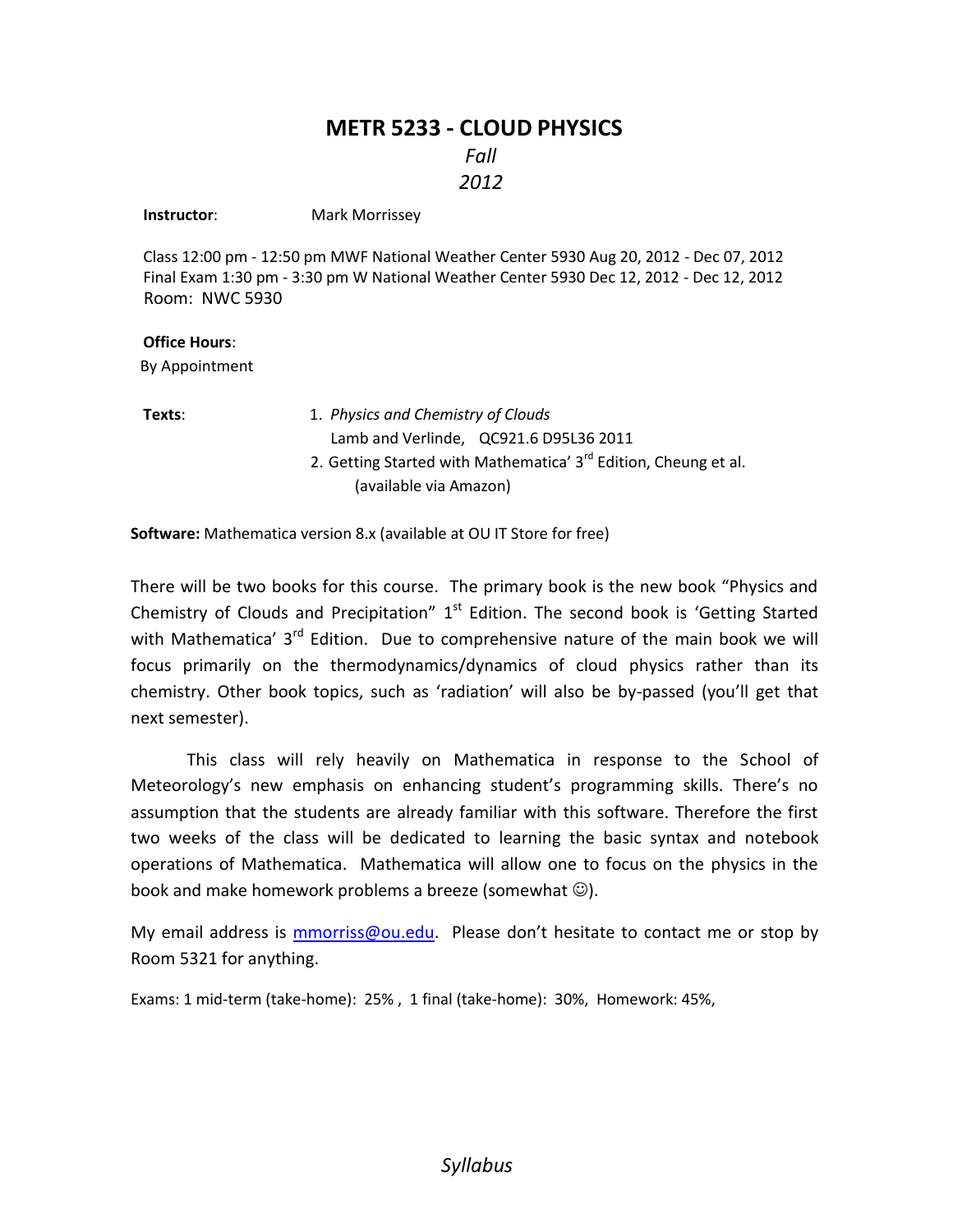# **METR 5233 - CLOUD PHYSICS**

#### 1. **Introduction**

- a. Getting Started with Mathematica (**Cheung et al. book**)
- b. Basic overview of clouds (**Chapter 1**)
- c. States of matter, gas, solids liquids, aerosols (**Chapter 2.1.3, 2.1.4**)
- d. Structure and organization of the atmosphere (**Chapter 2.3)**
- e. Equilibria (**Chapter 3 – 3.5.4)**

## 2. **Cloud Macrophysics**

- a. Cloud Thermodynamics (**Chapter 5**)
- b. Cloud formation and evolution (**Chapter 6.1-6.2**)

## 3. Cloud **Microphysics**

- a. Phase nucleation (**Chapter 7**)
- b. Vapor deposition (**Chapter 8**)
- c. Collision interactions (**Chapter 9**)
- d. Supersaturation evolution (**Chapter 10**)
- e. Warm clouds (**Chapter 11**)
- f. Cold clouds (**Chapter 12**)

Grading Policy: A >=90%, B>=80%, C>=70, D>=60%.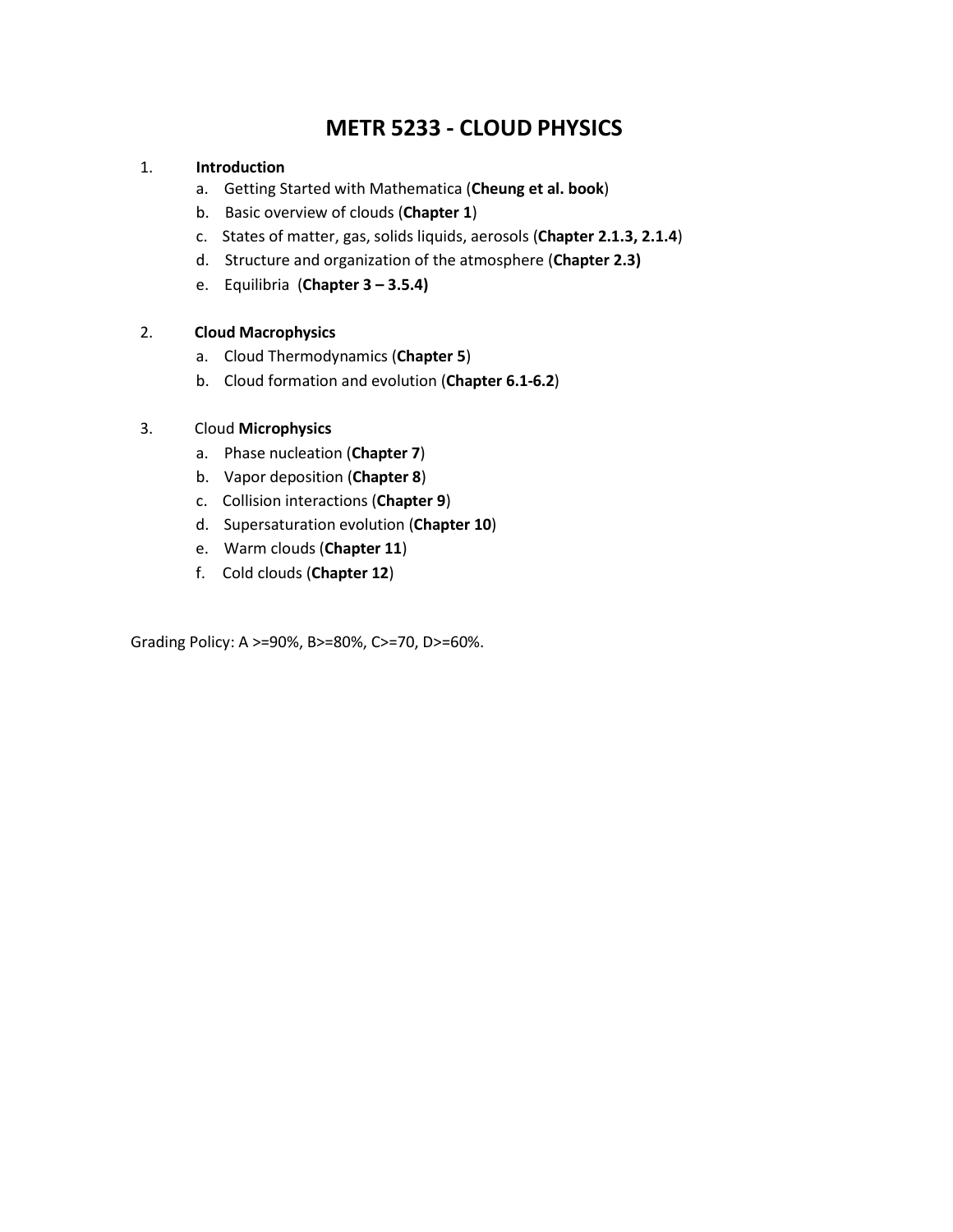# **METR 5233 - CLOUD PHYSICS** *Classroom Policies and Other Notes*

**Course Objectives and Intent:** This course was designed to provide graduate students with diverse backgrounds a foundation in, and an overview of, the physics of clouds as these determine the observed characteristics of clouds. The book also includes cloud chemistry and cloud's role in climate, the second of these topics we'll discuss next semester in Radiation. We'll basically look at the fundamental processes working together the form clouds.

**Office Hours:** I usually make appointments via email. However, if my office door is open I am always willing to talk to students on class or other academic matters.

**Homework and Tests:** Homework is an integral part of this course. These problem sets help you understand the material, and give you the opportunity to work with the concepts until you become familiar with them. Students are allowed to work together in groups; however, I expect every student to understand every aspect of each assigned problem. The symbolic software Mathematica is required to do the homework. **I do not grade based on your knowledge of Mathematica, but definitely on your approach to the problem given. Neatness and logical approach is a factor in your grade, whether you use the Mathematica notebook like a 'Word' document or use the Mathematica language.** The first week or so will get you up to speed on Mathematica. I will give you a basic Mathematica notebook and explain necessary details. Use this notebook template for all exercises and tests. Please note that in previous classes some students chose to use the Mathematica notebook simply as a Word-like document where they simply placed the problems that they worked out on paper in the notebook. **This is fine and ok with me as long as it follows a logical sequence to answer a given problem.**

**Participation**: I expect graduate students to have a strong interest in learning. Reveal your curiosity by asking questions in class: it forces me to present the material in a way that you understand it. History has revealed that even the simplest question is beneficial for the entire class.

"Don't expect me to know all the answers while I'm on my two feet in class!" (Dennis Lamb: author of the book)

**Grades:** Grading is a poor, but necessary, way to assess your learning of the material. I am not interested in how quickly you can regurgitate the material so I usually give take-home exams. However, I'm very picky on neatness and the logic of the approach you take to answer the questions. I want you to answer the questions as if you are explaining to me the concepts involved. **On tests**, **do not work with your colleagues, work by yourself. On homework please do work with your colleagues.**

**IMPORTANT POLICIES:** 

#### *Reasonable Accommodation:*

*The University of Oklahoma is committed to providing reasonable accommodation for all students with disabilities. Students with disabilities who require accommodations in this course are requested to speak with the professor as early in the semester as possible. Students with disabilities must be registered with the Office of Disability Services prior to receiving accommodations in this course. The Office of Disability Services is located in Goddard Health Center, Suite 166, phone 405/325-3852 or fax only 405/325-4173.*